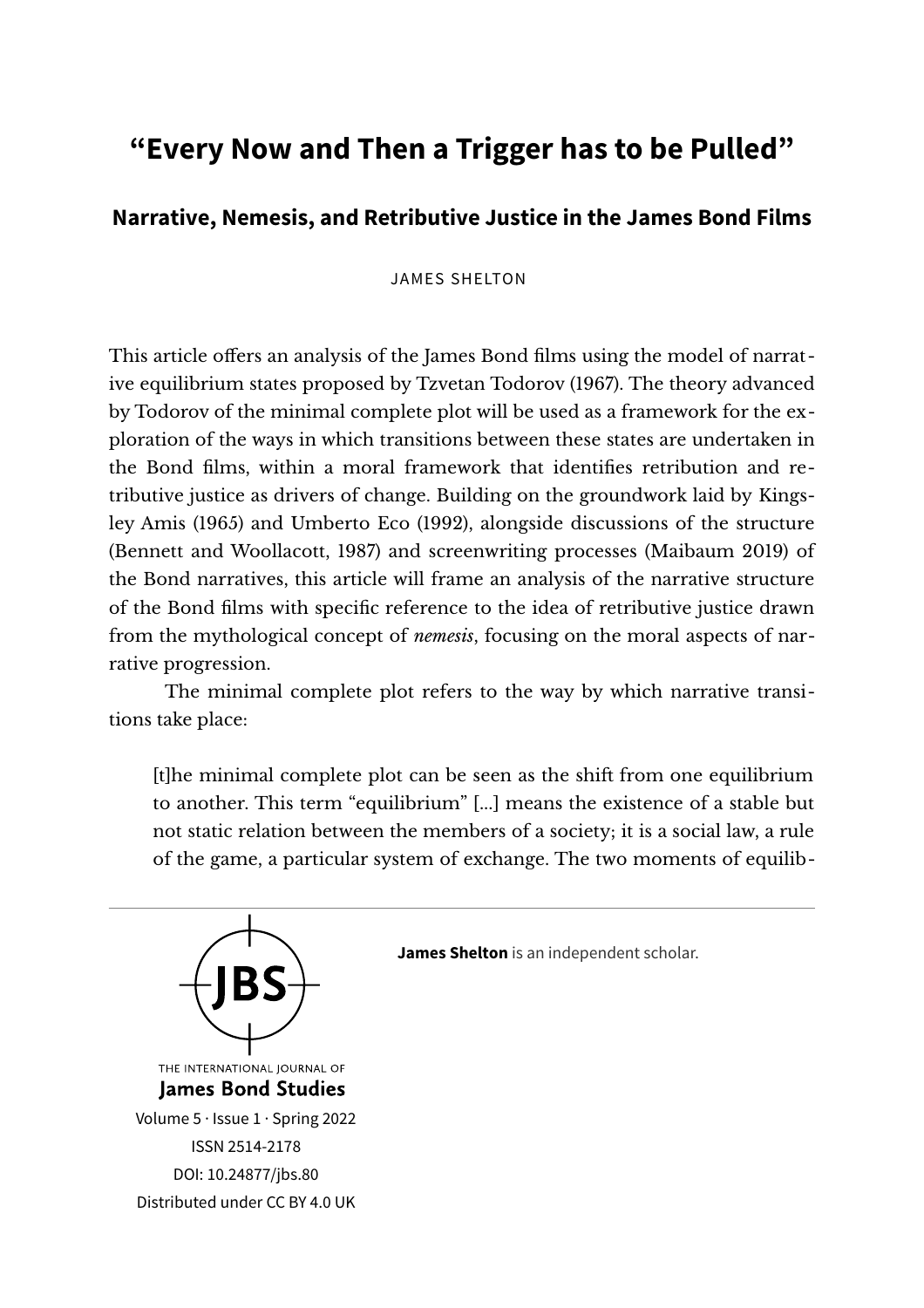rium, similar and different, are separated by a period of imbalance, which is composed of a process of degeneration and a process of improvement.  $(Todorov, 65)$ 

Narrative progression in this form therefore represents two changes: firstly, between Similar Equilibrium (SE) and Imbalance (I); and secondly, between Imbalance and Different Equilibrium (DE), where "Similar Equilibrium" refers to the state of narrative at the beginning of a film, while "Different Equilibrium" refers to the narrative state at its conclusion. Applying this concept to the Bond flms leads towards an analysis that is structuralist in nature, not dissimilar to that of Eco's "invariable scheme", set out in the following terms:

A. M moves and gives a task to Bond.

B. Villain moves and appears to Bond (perhaps in vicarious forms).

C. Bond moves and gives a frst check to Villain or Villain gives a frst check to Bond.

D. Woman moves and shows herself to Bond.

E. Bond takes Woman (possesses her or begins her seduction).

F. Villain captures Bond (with or without Woman, or at different moments).

G. Villain tortures Bond (with or without Woman.)

H. Bond beats Villain (or kills him, or kills his representative or helps at their killing).

I. Bond, convalescing, enjoys Woman, who he then loses. (161)

In structuralist terms this, in turn, bears a resemblance to the narrative elements identifed by Vladimir Propp in *Morphology of the Folktale* (1928). A structuralist analysis also makes it possible to map specifc elements from Eco's "invariable scheme" to the concept of transitions in narrative equilibrium: Move B (in Eco's scheme) would represent the shift between SE and I at the beginning of the majority of Bond narratives; while Move H would represent the beginning of the transition from I to DE, providing narrative closure. This framework, where the transition between equilibrium states in Bond narratives is frst dictated by the antagonist and then corrected by the protagonist, also sits at the centre of a more complex arrangement of requirements and formulas within the production of the Bond flms.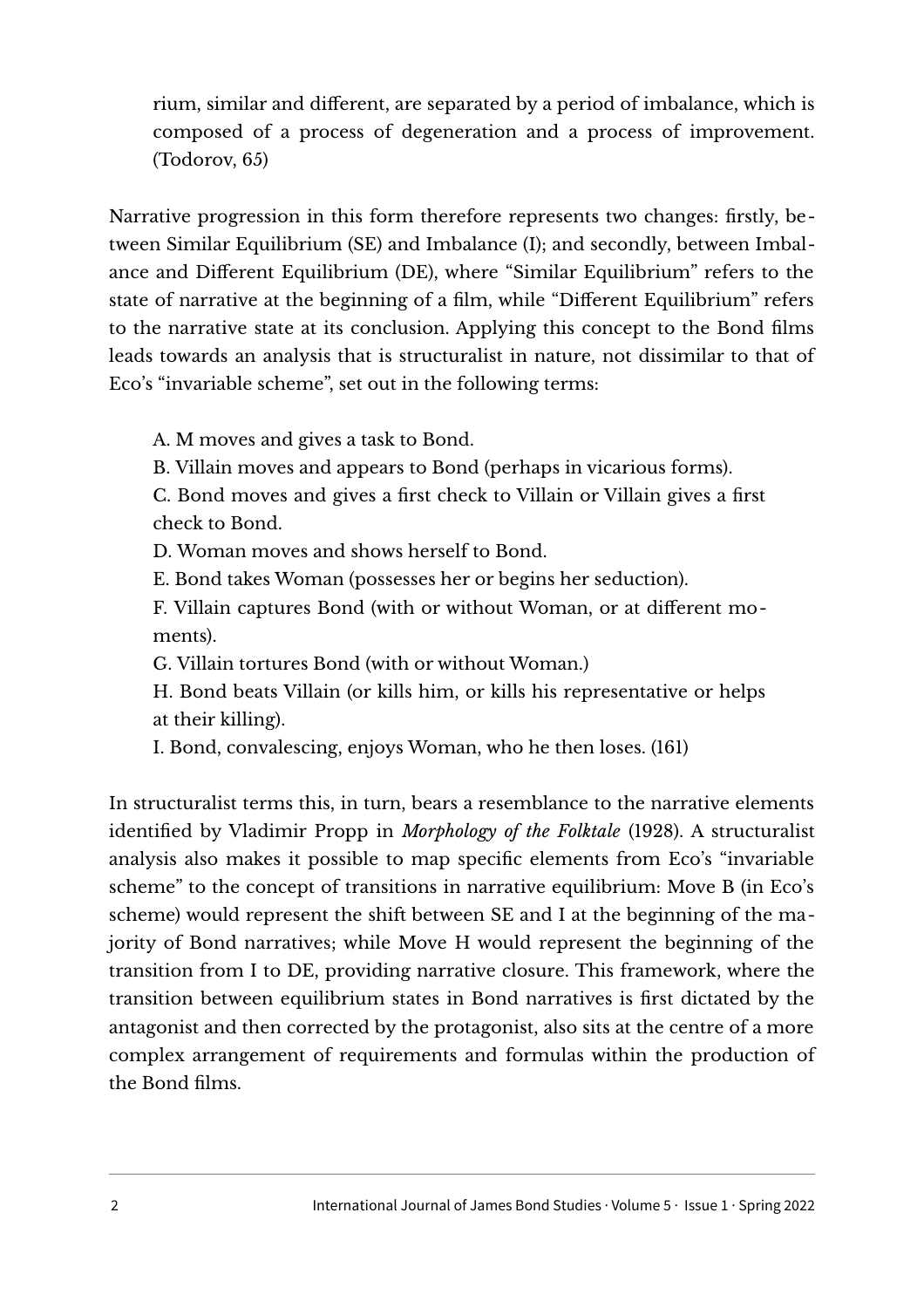The shift in equilibrium within the Bond narratives has been noted previously by Tony Bennett and Janet Woollacott in *Bond and Beyond*. Referencing Steve Neale (1980), who frames narrative in terms of an initial state of narrative equilibrium and "the tracing of the dispersal and refguration of its elements" (qtd. in Bennett and Woollacott, 95), Bennett and Woollacott highlight the role played by generic distinctions in terms of the reader/viewer narrative engagement. Neale, however, advances the argument that these states of equilibrium are primarily genre-specific or at least genre-dependent, and that the "elements' in question, their equilibrium and disequilibrium, their order/disorder, are not simply reducible to the signifed components of a given narrative situation" (20). The framework provided by Todorov offers greater leeway for an enquiry into the nature of retribution as a genre-nonspecifc driver of narrative change. Where a generic analysis of the Bond flms would identify broader trends in narrative progression, this particular analysis is predicated on morality, a concept that remains relatively static within the wider body of specifc narrative elements within the Bond films. The reasoning offered in this article pays particular attention to the relationship between Bond as the protagonist and the villain as the antagonist, in turn referencing concepts of *hubris* and *nemesis* drawn both from mythology and from the contemporary work of David Ronfeldt (1994). My argument therefore relies on a recognition that the narratives of the Bond flms are based on the requirement of corrective action created by the *hubris* of the Bond villain. The consistent presence of *hubris* within the Bond narratives creates an invariable narrative formula where, as Hans Baernhoft argues,

the Bond villains want to take over the world  $\lceil \cdot \cdot \rceil$ . They are industrialists, magnates or, in the case of SPECTRE, a proto Al Qaeda. They may not expect to govern the entire world, but they do want absolute control [...] If they could collate their philosophy[...] it would include repression, domination, and a hierarchy based on strength and greed.  $(2003, 50-51)$ 

The argument put forward, here, centres on the notion that the villain bears responsibility for the narrative transition between Similar Equilibrium and Imbalance, while Bond possesses the necessary narrative agency to facilitate the transition between Imbalance and Diferent Equilibrium. With reference to the concept of *nemesis* – from "the goddess of indignation against, and retribution for, evil deeds and undeserved good fortune" (Atsma 2017, n.p.) who acts as an "indignant avenger", is "merciless", "envies good fortune", "punishes hubris", and, im-

J. Shelton · Narrative, Nemesis, and Retributive Justice in the James Bond Films 3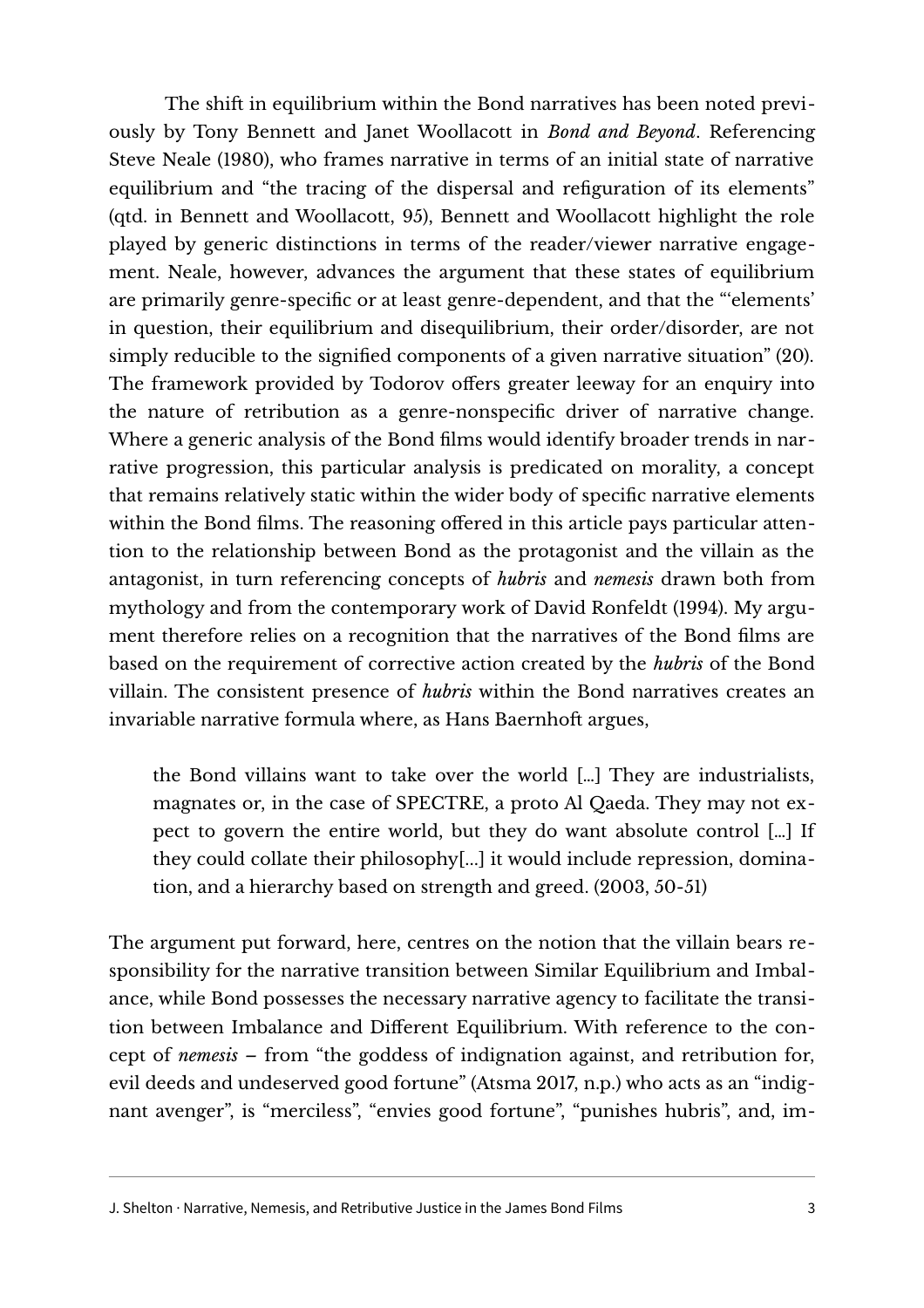portantly, "guards against excess" (Hornblower and Spawforth 2005, 1033), particularly overweening pride in the face of the gods (*hubris*) – where Bond's antagonists exhibit *hubris* (in their belief that they deserve to gain at the expense of others, for example), they set in motion a change in narrative equilibrium which requires a course correction by an appropriate agent. This course correction represents a central element of the Bond narrative, as Jeremy Black argues: "This pattern, of the hubris and callousness of evil, providing opportunities for the bravery and integrity of Bond, was set out at the outset of the series"  $(2005, 10)$ . Thus, the actions of Bond's antagonists are, by necessity, the sort that provokes reactions; as Aristotle has stated, the "greatest crimes [...] are caused by excess and not by necessity" (1999, 35). The *hubris* of evil, then, represents within the Bond universe an all-encompassing threat with a potentially global impact. The conscious will to power for its own sake puts things on the proper scale. As Amis notes:

A man who wants £10 Million (Blofeld's expectation in *Thunderball*) is no good for our purposes, then, if he wants it just so that he can buy a lot of girls and whiskey. That would make him too much like ourselves. The conscious will to power for its own sake puts things on the proper scale. It must be very rare as a sole motive in power-seekers. Put in Dr No's terms it becomes virtually unbelievable, or at least hopelessly obscure. This makes it more frightening. (68)

The level of threat is, however, relatively mutable within the narratives of the Bond flms as a function of changing socio-political contexts. While in the Connery flms (and in the sole Lazenby entry) the villains' ploys tend to focus on Cold War destabilisation and ushering the USA and USSR to the brink of war, the Moore flms latterly tended towards narratives of apocalypse. This tendency towards larger-scale eschatological narratives was, in part, related to audience reaction; as Bond screenwriter Richard Maibaum identifies, the popularity of "fantastical efects" with the audience led to their desire for "more of everything" until, that is, "the monster ran away with us and there was no way of stopping it" (142). The Dalton era returned to narratives concerned with drug interdiction and personal revenge; the Brosnan flms resituated the narratives to include villains with mandates of global destabilisation; and, most recently, the Craig films include an overarching narrative with reference to "Quantum", an organisation with a mandate for funding initiatives that destabilise worldwide equilibrium -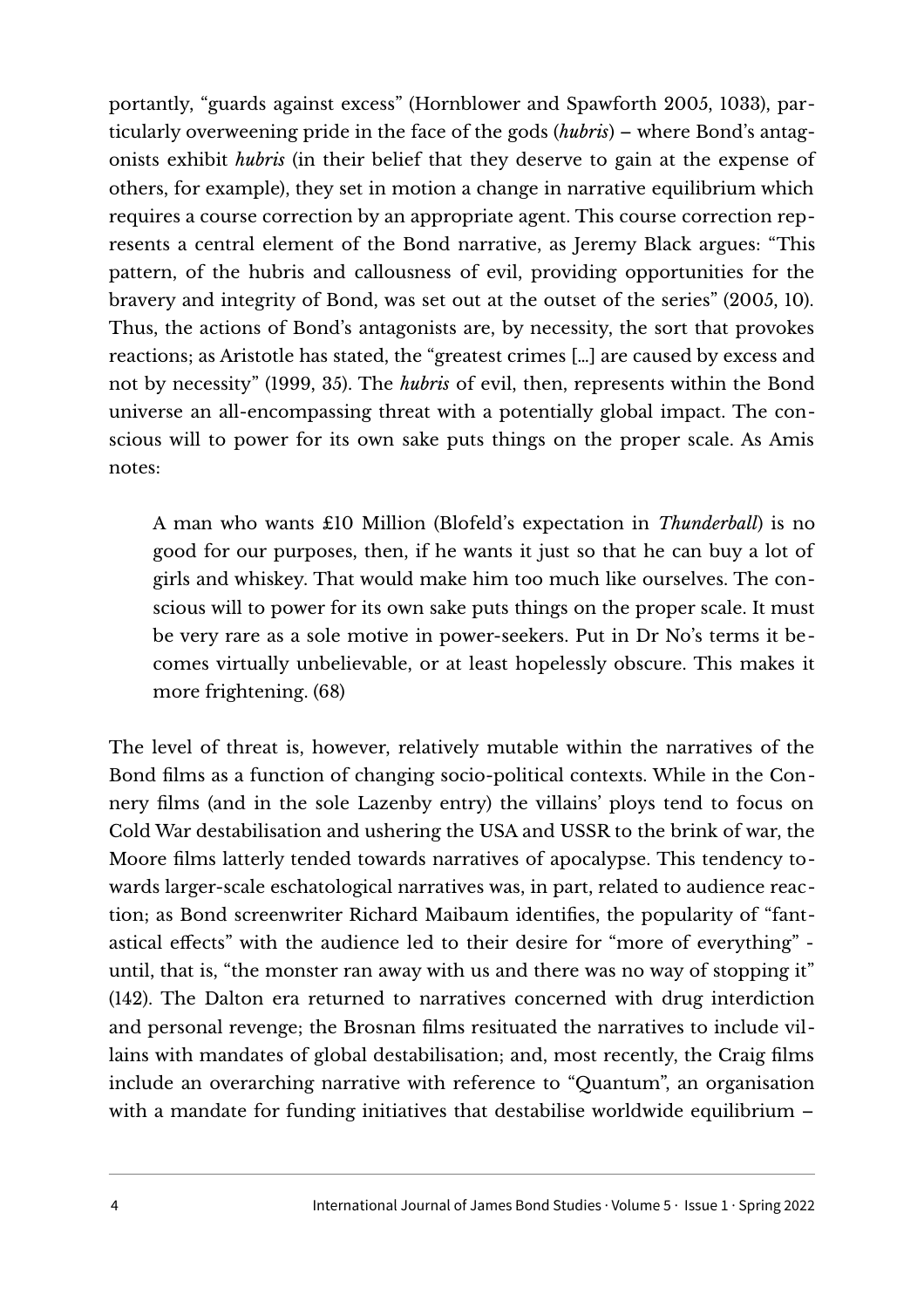and which is revealed to be a subsection of the villainous organisation SPECTRE, in the film of the same name. In each case, the level of threat is sufficient to trigger the specifc response of deploying Bond as a corrective agent. The level of  $t$  threat – that is, world-altering consequences which in some way benefits the antagonist – represents simultaneously extreme *hubris* and presumption on the part of the antagonist, at a level which incites

the righteous indignation felt (by gods and men) at anyone who violates the natural order of things, either by breaking a moral law, or by having an excess of some quality, such as riches or happiness or pride. (March 2011, 24)

This *hubris* represents the "capital sin of pride" (Ronfeldt, 2), a contravention of the virtues of *aidos* (humble reverence for law) and *sophrosyne* (self-restraint; a set of proper limits), qualities which are understandably lacking in the villain of a Bond narrative. Instead, the *hubris* of the antagonist represents their *hamartia* (their fatal flaw). Ronfeldt's criteria for *hubris*, then, would be akin to a checklist of character traits for Bond antagonists:

Words and phrases like the following – overweening pride; self-glorifcation; arrogance; insolence; overconfdence in one's ability and right to do whatever one wants, to the point of disdaining the cardinal virtues of life; ignoring other people's feelings; overstepping boundaries; and impiously defying all who stand in the way – are found in descriptions of people who have hubris. (ibid.)

In mythology, the correction of this *hubris* would have been undertaken by the goddess Nemesis, who "might then descend to destroy the vainglorious pretender, to cut man down to size, and to restore equilibrium" (ibid.). Within the literary Bond narratives, the moral framework of James Bond conflicts with the ideas of *hubris* precisely because of the characterisation of Bond himself. Kingsley Amis argues that

a fairly orthodox moral system, vague perhaps but none the less recognisable through accumulation pervades all Bond's adventures. Some things are regarded as good; loyalty, fortitude, a sense of responsibility, a readiness to regard one's safety, even one's life, as less important than the major interests of one's organization and one's country. (83-84)

J. Shelton · Narrative, Nemesis, and Retributive Justice in the James Bond Films 5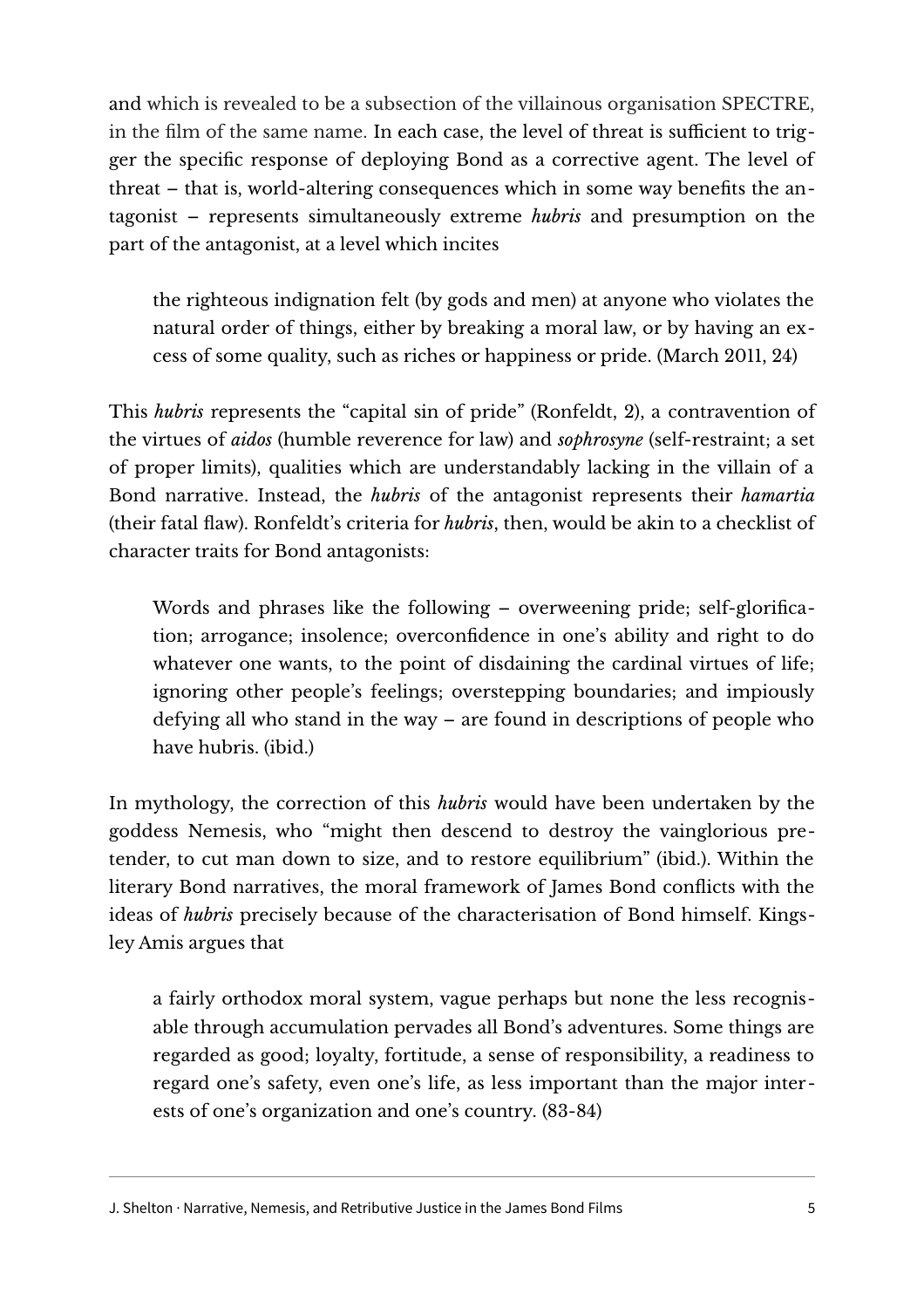In narrative terms, however, the moral framework  $-$  that the villain must be stopped because they represent "the conscious will to power for its own sake"  $(Amis, 68)$  – sits alongside the narrative requirement to establish a state of Different Equilibrium. In moral terms, the Bond villain, who embodies "tyranny, readiness to inflict pain on the weak or helpless, [and/or] the unscrupulous pursuit of money and power" (ibid.), represents a ratification of the hubristic behaviours identified by Ronfeldt. In narrative terms, the villainous scheme cannot be allowed to come to pass because of the threat it would represent to the *status quo* and because of the extreme destabilisation of worldly equilibrium which would follow. In dramatic terms, a world in which Bond's antagonist succeeds cannot exist because it would preclude the ongoing need for a corrective agent. Such a narrative turn would represent a potential transition from Imbalance to Similar Equilibrium, where DE would be the coming to fruition of the villain's plan.

The *hamartia* of the Bond villain is not solely constrained to their hubristic plans for domination, material gain, or destabilisation; it is also found within their inability to prevent Bond from halting their activities. This is something the *Austin Powers* flms took an appropriate amount of glee in parodying. Within the first film of the series, *International Man of Mystery*, the following exchange occurs when the eponymous agent is captured by Dr. Evil, who is gloating to his son, Scott.

| Dr. Evil:   | Scott, I want you to meet Daddy's nemesis, Austin Pow-   |
|-------------|----------------------------------------------------------|
|             | ers.                                                     |
| Scott Evil: | What, are you feeding him? Why don't you just kill him?  |
| Dr. Evil:   | No, Scott. I have an even better idea. I'm going         |
|             | to place him in an easily escapable situation involving  |
|             | an overly elaborate and exotic death.                    |
| Scott Evil: | Why don't you just shoot him now? I mean, I'll go get a  |
|             | gun. We'll shoot him together. It'll be fun. Bang! Dead. |
|             | Done.                                                    |
|             |                                                          |

Here, *Austin Powers* parodies the shifting of narrative agency; that is, the power to have meaningful impact on the ongoing narrative situation. In the majority of instances within the Bond films, Bond's involvement in the plot is contingent upon the villain's appropriation of narrative agency: that is, the transition from Similar Equilibrium to Imbalance. As his comprehension of the villain's plot dawns, Bond develops agency across the course of the narrative to halt the im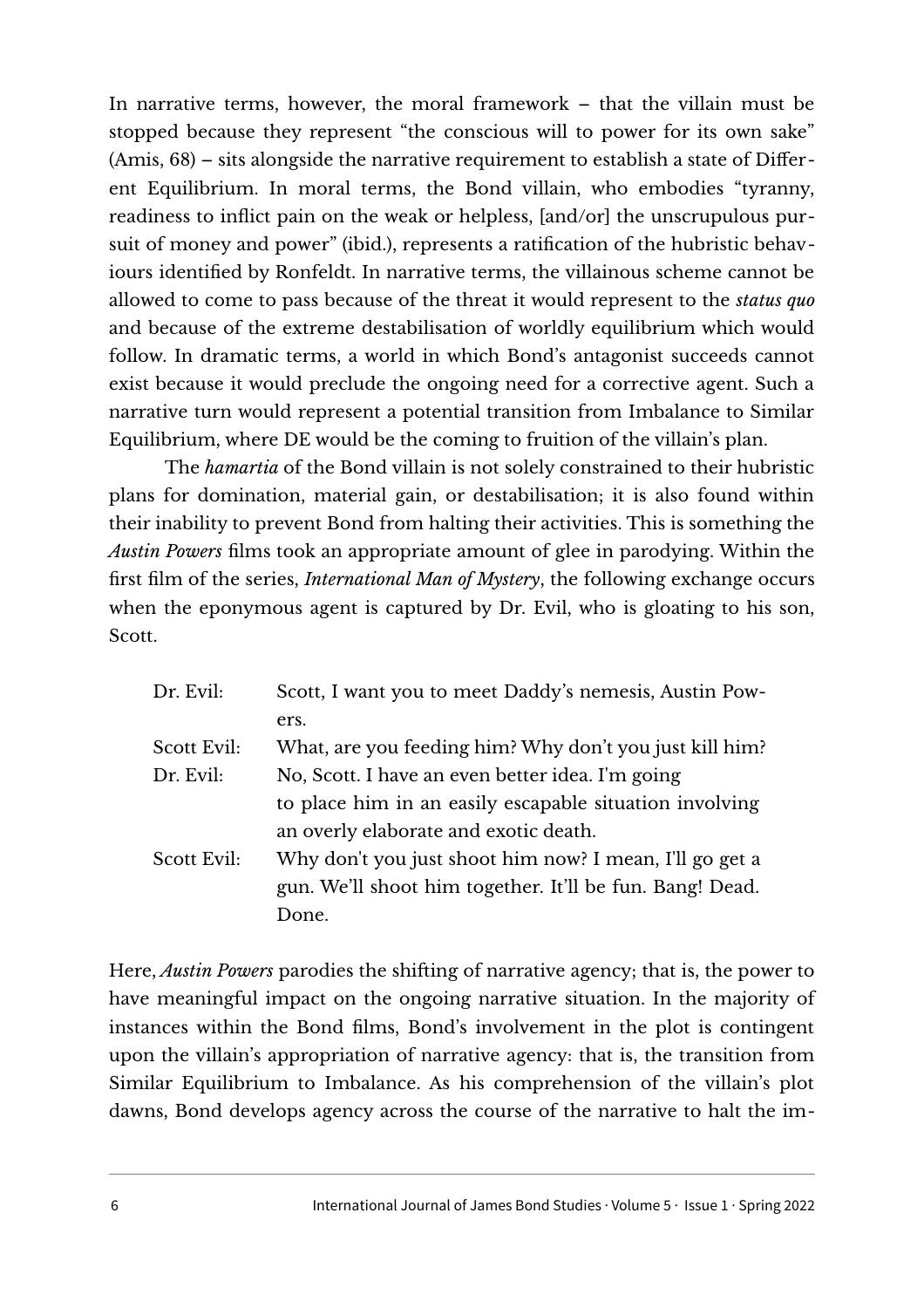pact of this plot, and to nullify it entirely. At the same time, the villain progressively loses narrative agency, precisely because the transition from Imbalance to Diferent Equilibrium within the Bond narrative is based on the requirement that the *hubris* of evil be set right. As such, the moral and a narrative framework for the Bond flms is framed largely through retributive justice. This framework dictates that, although new state of equilibrium is brought about by the close of the narrative, it does not signify a return to Similar Equilibrium but rather a return to order.

This framework, in which the transition between equilibrium states is first dictated by the antagonist and then corrected by the protagonist, sits at the centre of a more complex arrangement of requirements and formulas within the production of the Bond films. The film's screenwriting process, or the audiences' expectations of a certain "Bond formula", has led to "a more mechanical kind of screen writing rather than an inspirational one", according to screenwriter Richard Maibaum. Maibaum notes that the Bond flms represent

a diferent kind of screenwriting. There are so many facets and things that have to be all woven together. The love story, the action, the capers, the backgrounds – all of that. And then it has to be reasonably amusing. It also has to be serious enough that the audience sits there in suspended disbelief. It's very hard. (155)

Maibaum also acknowledges that the screenwriting formula for Bond flms also contains a very specifc kind of narrative stasis:

The public knows, when they go into a movie theatre, that Bond will prevail. That is perhaps the one given one can count on, when going to see a Bond film, even if you do not know anything else about the picture or its plot. All else is very much a commentary on him, and what he can do. "What will he do this time?" "How will he get out of whatever impossible situation put on a plate before him?" (ibid., 106)

As such, the static element of the Bond formula – that Bond will survive and "prevail" – means that the villain cannot "just shoot him now", as Scott Evil suggests. It is naturally quite rare within flmic narratives that the protagonist dies or is otherwise completely expunged from the narrative before the closing credits. There are a number of exceptions, of course (*To Live and Die In LA*, *No Country* 

J. Shelton · Narrative, Nemesis, and Retributive Justice in the James Bond Films 7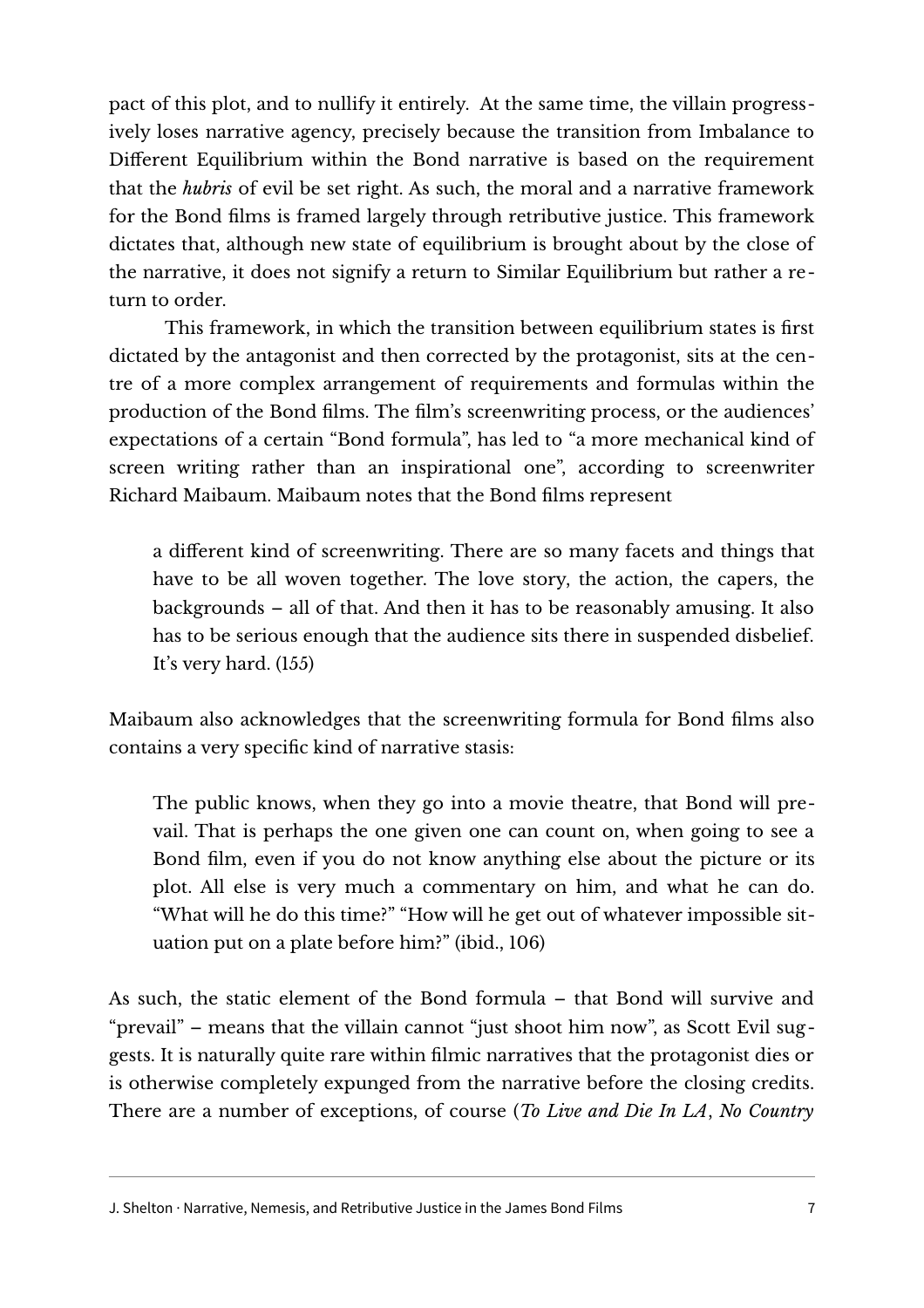*For Old Men, The Place Beyond the Pines*); while the conclusion to the most recent Bond film, *No Time to Die*, underlines the radical potential of such totalising disequilibrium. By and large, though, the normative precondition (i.e. that Bond will prevail) passively strips the villain of their agency and forms a condition of transfer whereby narrative agency is transitioned from villain to Bond by the story's close. As such, the Bond narrative – while subject to the transition of equilibrium states and to the moral interpretation of retributive justice – is also situated within the constraints of audience expectations. Maibaum states that he wrote "my vision of James Bond qualifed by what audiences seem to like about him" (86); as this "vision" sits alongside audience requirements for specifc narrative elements of the Bond formula. According to James Chapman, these conventions contribute to the longevity of the franchise, precisely because there is a reliance on an understanding of the elements necessary to "fnd the right balance between repetition and variation, between continuity and change" (2007, 94). Chapman expands on this balance:

On one hand the narrative formula of the Bond series remains constant. Audiences have come to expect the familiar situations such as Bond's briefing by M, his visit to  $Q$ 's workshop to collect his equipment [...] the seduction of the girl, and the scene where the villain reveals his grand design to Bond before leaving him an a bizarre and improbable death-scenario, from which he escapes, and so on. (ibid.)

Indeed, as Chapman underlines, the least successful of all Bond films are those which have "deviated furthest from the usual narrative conventions" (ibid., 94-95). The narrative of retribution, therefore, must sit within the conventions which audiences have come to expect.

In respect of the moral aspects of these narrative shifts, however, the Bond flms do also evidence a more complex or nuanced take on their own methodology. Here, I refer specifically to the methods by which Bond affects Eco's move H and facilitates a shift between Imbalance and Different Equilibrium. In the first instance, it is worth considering the means by which Bond is empowered with agency. One example of this would be Amis's point that Bond represents a counterspy rather than a spy *per se*; as a counterspy his agency is derived from reactive rather than proactive ideas (11). In another context, Barbara Korte highlights that the role of the secret agent also confers a "special agency" on Bond, one that (alongside traditional heroic attributes) is also associated with "autonomy and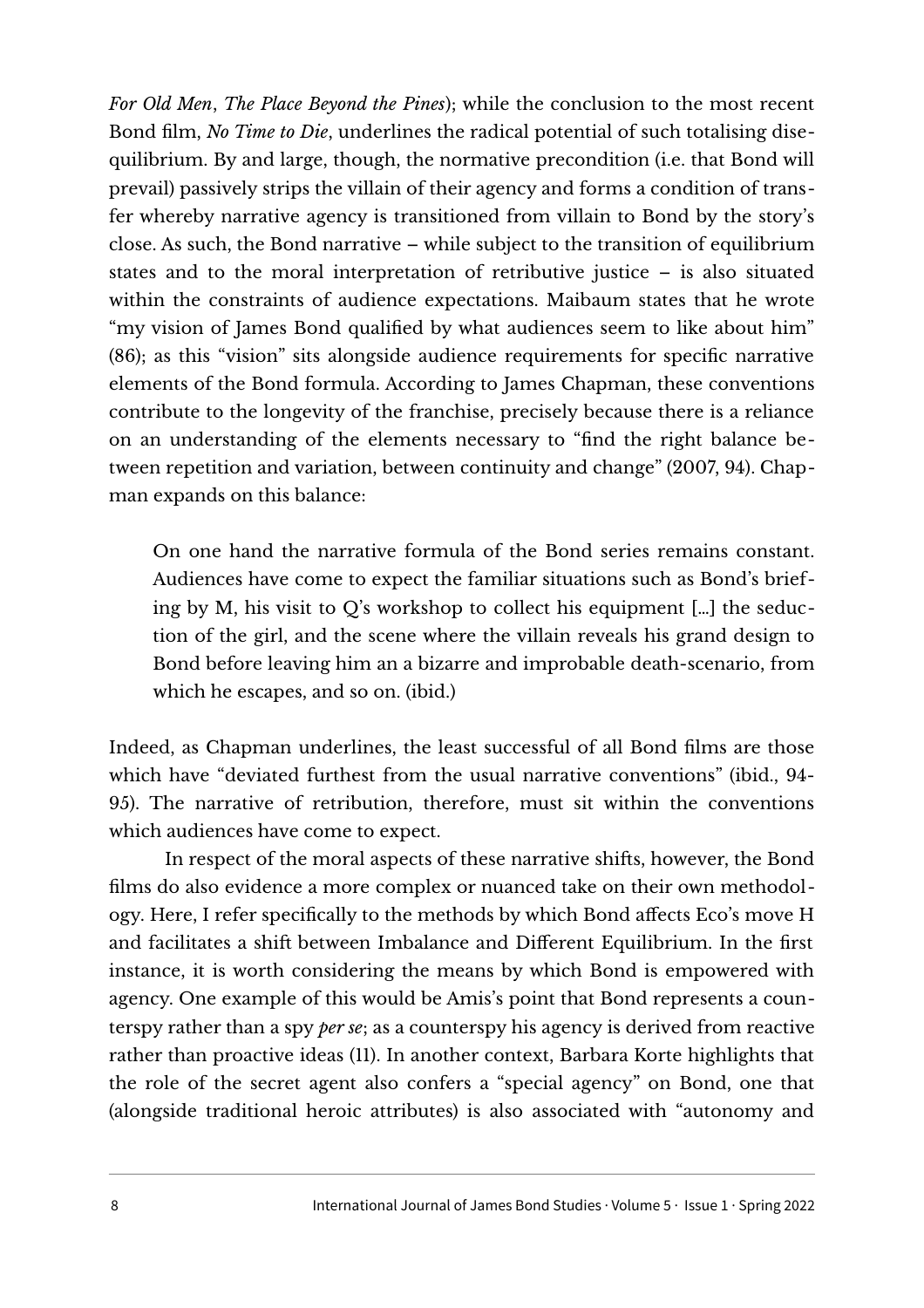leadership" (2017, 1). In analysing the "pirate motif" in the work of Fleming, Katharina Hagen also identifies complicity as a moral issue, noting, in particular, that the character of Darko Kerim from Fleming's novel *From Russia with Love* undertakes morally questionable actions that are "useful and beyond reproach" only because they are "benefcial to the completion of Bond's (and Britain's) mission", and which are "endorsed by the fact that Bond is a sanctioned government agent" (2018, 7).

A more recent analysis by Roger Pauly engages with the idea that Bond is an assassin – something that, although a "fully accepted part of the Allied arsenal of tactics used in World War II", was more problematic in fiction, and which Fleming understood in term of the idea that "post-war popular culture viewed officially sanctioned murder with some distaste" (2021, 7). Pauly identifies descriptions of Bond as an "executioner" alongside Felix Leiter's euphemism of Bond's role as "pest control":

Indeed, Fleming seemed to confirm this idea of Bond-as-killer in a 1958 meeting with Raymond Chandler, noting that "I never intended my leading character, James Bond, to be a hero. I intended him to be a sort of blunt instrument wielded by a government department". (ibid.)

The description of Bond as a "blunt instrument" recurs later in the flmic *Casino Royale* (2006), which in turn offers a further teasing-apart of Bond's precise role:

| James Bond: | Well, I understand double-0s have a very short  |
|-------------|-------------------------------------------------|
|             | life-expectancy. So your mistake will be short- |
|             | lived.                                          |
| M:          | Bond, this may be too much for a blunt instru-  |
|             | ment to understand, but arrogance and self-     |
|             | awareness seldom go hand in hand                |
| James Bond: | So you want me to be half monk, half hitman?    |

For Pauly it is "quite clear" that Bond's "key organisational duty is assassination" (9). This perhaps undermines the notion that the transition of narrative equilibrium is largely based on a moral requirement of retribution, where death would represent the terminal moral sanction of a retributive framework. At the same time, Eco's Move H does not require the death of the villain, only that they are beaten. Depending on the *hubris* of the villain, however, death can arrive as a

J. Shelton · Narrative, Nemesis, and Retributive Justice in the James Bond Films 9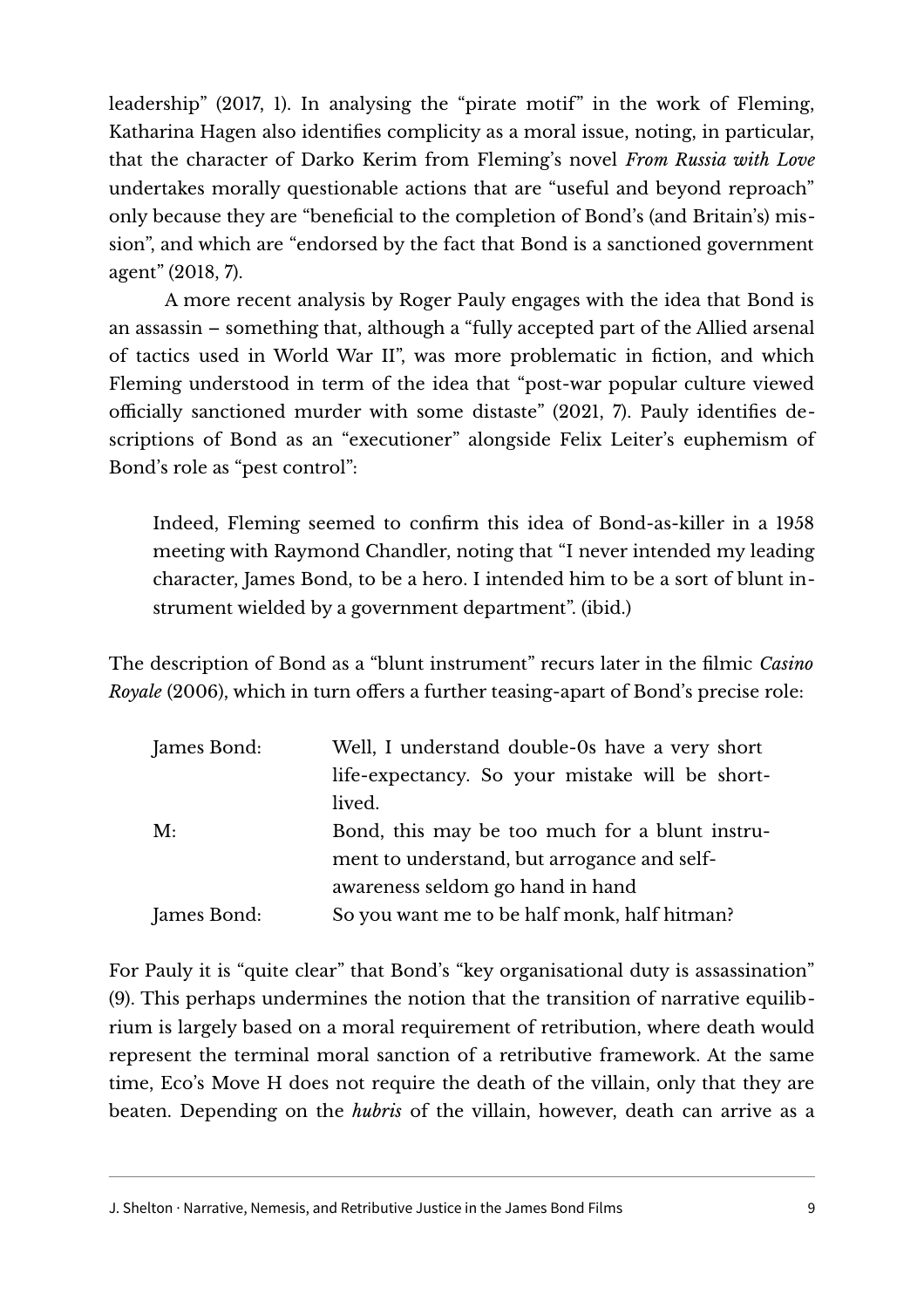consequence of the shift from Imbalance to Different Equilibrium. Expressions of retributive justice within the Bond films do, however, vary; while Dr. No, Rosa Klebb, and Auric Goldfinger are killed by Bond as part of the move from Imbalance to Different Equilibrium, this is not always the case with other examples. A shift towards the layering of retribution and poetic justice can be observed in *Thunderball***,** where Largo is not killed by Bond but rather by Largo's mistress Domino in revenge for the death of her brother and her own mistreatment at Largo's hands.

Moral necessity, then, is the principal driver of change between narrative states. Where, in the first instance, the antagonist wields agency to effect the transition between Similar Equilibrium and Imbalance, it is often (but not always) Bond's duty and responsibility to transition the narrative from a state of Imbalance to Diferent Equilibrium: to countermand the actions of the antagonist and to shift the narrative into a state that resembles the prior *status quo*, albeit with minor changes. It is also worth noting that this analysis relies on viewing the Bond films as discrete single entities, whereas the Craig-era films evidence a shift towards "seriality" (Pankratz and Böhm, 2020) which ought to be explored further in terms its wider impact on the series' narrative mechanics. In bringing together concepts drawn from narrative mechanics and the morality of retributive justice, then, this article has highlighted the way in which the narratives of the Bond flm series use a waxing and waning agency in order to efect changes between equilibrium states. Bond, as the protagonist, must have the agency to act in order to have impact in two areas: thwarting the plan of the antagonist; and, in doing so, transitioning the narrative from a state of Imbalance to one of Different Equilibrium. Bond acts as moral arbiter in punishing the antagonist for their *hubris*; as *Skyfall* make clear, Bond has the sole responsibility for this arbitration as the human face of British Intelligence:

| Q:    | Age is no guarantee of efficiency.                      |
|-------|---------------------------------------------------------|
| Bond: | And youth is no guarantee of innovation.                |
| Q:    | Well, I'll hazard I can do more damage on my laptop     |
|       | sitting in my pajamas before my first cup of Earl Grey  |
|       | than you can do in a year in the field.                 |
| Bond: | Oh, so why do you need me?                              |
| Q:    | Every now and then a trigger has to be pulled.          |
| Bond: | Or not pulled. It's hard to know which in your pajamas. |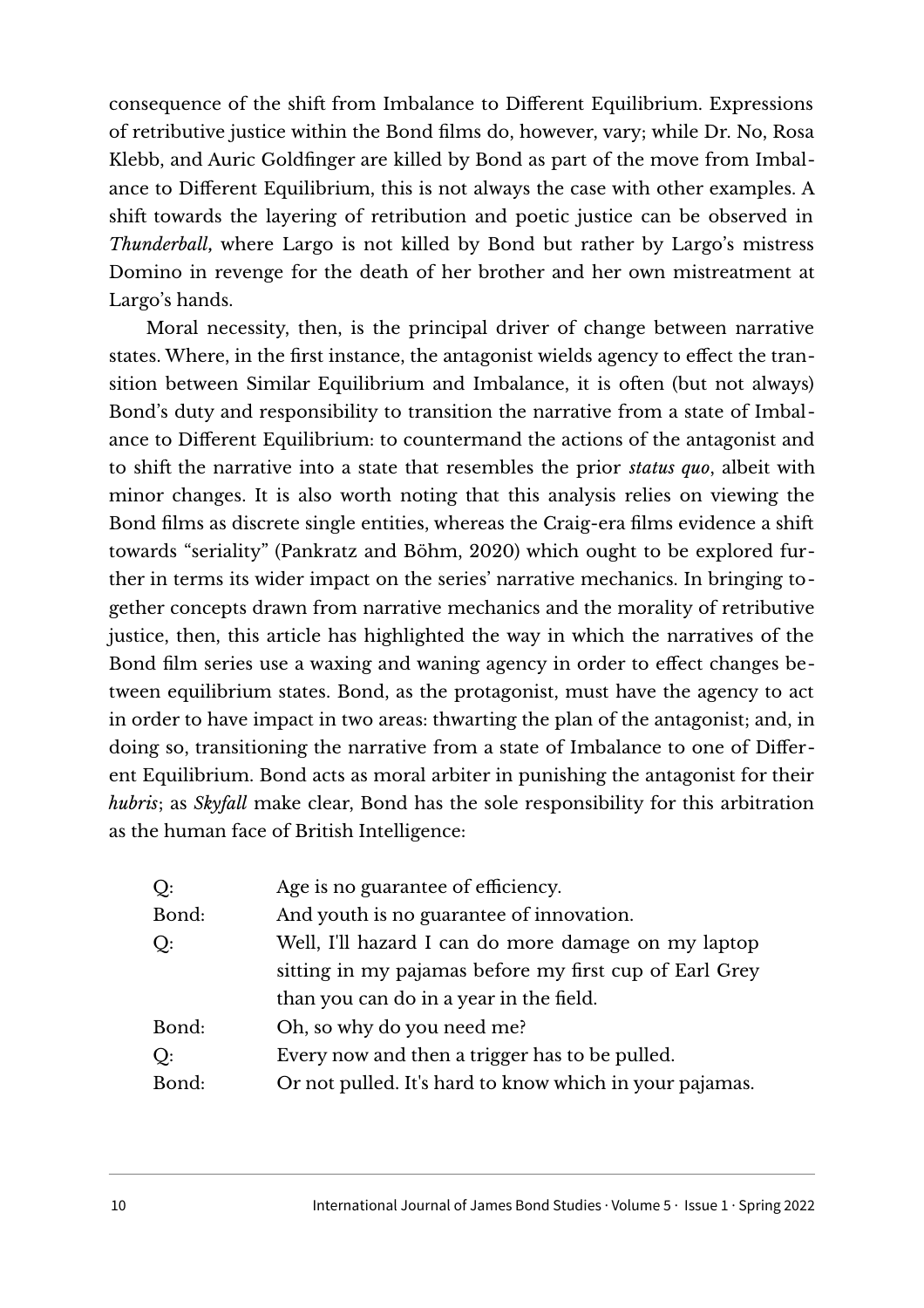In the narrative of the Bond films the world must be saved; or, at the very least, pulled back from the brink of total destabilisation. Separately, in moral terms, the villain or antagonist must be punished; the callousness of evil must meet the relentlessness of fate. Bond must prevail against all odds not only because of the expectations of a paying audience, but also because *hubris* must be punished, equilibrium must be restored, and a trigger, on occasion, must be pulled.

## **REFERENCES**

Amis, Kingsley. 1965. *The James Bond Dossier*. London: Cox and Wyman Ltd. Aristotle. 1999. *Politics*, trans. Benjamin Jowett. Canada: Batoche Books.

*Austin Powers: International Man of Mystery.* 1997. Dir. Jay Roach. New Line Home Video.

Atsma, Aaron J. 2017. "Nemesis". Theoi Project.

[https://www.theoi.com/Daimon/Nemesis.html.](https://www.theoi.com/Daimon/Nemesis.html)

- Baernhoft, Hans. 2003. "James Bond's Nursery". Scriptwriter Magazine 13 (November): n.p.
- Bennett, Tony, and Janet Woollacott. 1987. *Bond and Beyond: The Political Career of a Popular Hero.* Basingstoke: MacMillan Education Ltd.
- Black, Jeremy, 2005. *The Politics of James Bond*. Westport: University of Nebraska Press.
- *Casino Royale.* 2006. Dir. Martin Campbell. MGM/Columbia Pictures/Eon Productions.
- Chapman, James. 2007. *Licence to Thrill: A Cultural History of the James Bond Films.* London: I.B. Tauris & Co. Ltd.
- Eco, Umberto. 1992. "Narrative Structures in Fleming". In *Gender, Language and Myth: Essays on Popular Narrative*, ed. Glenwood H. Irons. Canada: University of Toronto Press, 157-182.
- Hagen, Katherina. 2018. "The Spectre of 'Bloody Morgan': Ian Fleming's Use of the Pirate Motif". *The International Journal of James Bond Studies* 1(2): 1-15. DOI: [http://doi.org/10.24877/jbs.30.](http://doi.org/10.24877/jbs.30)
- Hornblower, Simon, and Anthony Spawforth, eds, 2005. *The Oxford Classical Dictionary* (3rd revised edition). Oxford: Oxford Reference.
- Korte, Barbara. 2017. "The Agency of the Agent in *Spectre*: The Heroic Spy in the Age of Surveillance"*. The International Journal of James Bond Studies* 1(1): 1-14. DOI: [http://doi.org/10.24877/jbs.7.](http://doi.org/10.24877/jbs.7)
- Maibaum, Richard. 2019. *Speaking of Writing*, ed. Sylvia Kamion Maibaum. New York: Page Publishing Inc.

J. Shelton · Narrative, Nemesis, and Retributive Justice in the James Bond Films 11